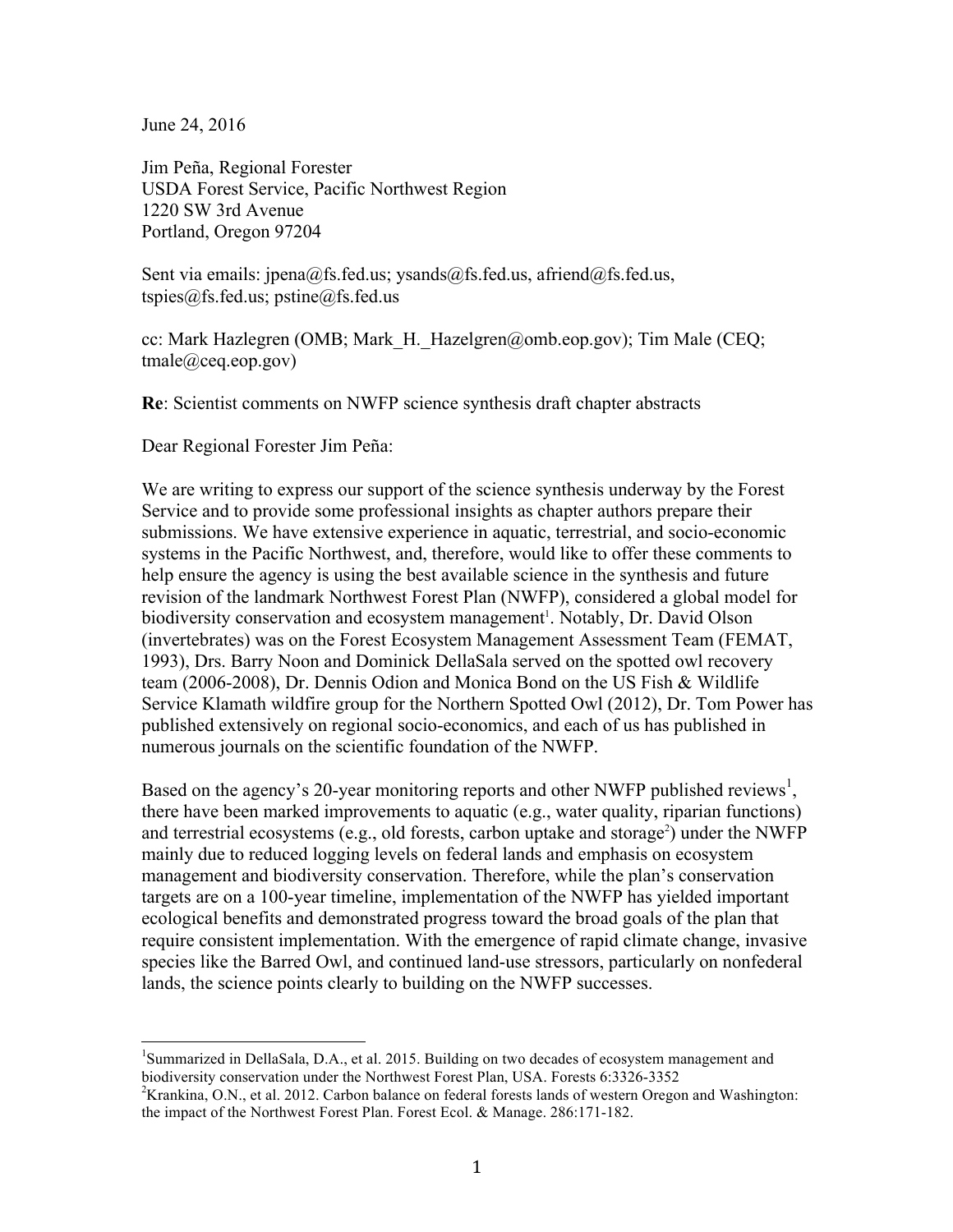Having recently reviewed the chapter abstracts on the agency's website, we have specific suggestions for your consideration. Importantly, we fully support the October scheduled peer review of the science synthesis. In addition to the quality-review standards of Forest Service science publications, we recommend that independent scientists (i.e., those with no potential conflicts of interest) conduct the peer review of the synthesis. An independent review should involve scientific societies having a track record of relevant expertise regarding ecology, conservation, and forest management in the region, including as the Ecological Society of America, the Society for Conservation Biology, The Wildlife Society, and the American Fisheries Society. To ensure a transparent process is used, we request that you publish your response to the reviewers and their response back to you as to whether concerns were sufficiently addressed. It is standard procedure in a scientific peer review to determine whether the review was adequately addressed before accepting a document for publication. In this fashion, the transparent process would reflect back-and-forth dialogue used to improve chapter deficiencies.

Importantly, we would like to emphasize the need for clear statements in the introduction chapter to establish the foundation of the NWFP as a regional framework for coordinated forest planning across 19 National Forests, 7 BLM Districts, 6 National Parks, National Wildlife Refuges and Department of Defense Lands covering 24.5-million federal acres. Too often these kinds of documents begin with limited or constrained conceptual contexts that lead inevitably to conclusions that are equally limited or constrained in the context of narrow goals or lack of unprecedented importance of the NWFP in reforming unsustainable forest policies. This is especially the case as FEMAT in 1993 was tasked with determining persistence probabilities for  $>1,000$  species within the range of the Northern Spotted Owl. The framework and overall NWFP ecosystem management and biodiversity objectives need to be carried forward in the conservation measures and chapter summaries throughout the synthesis. Instead of casting competing approaches, the synthesis should be presented as approaches consistent with the stated intent of the NWFP's conservation strategy, including adaptive management that considers the need to expand the reserve network to deal with emerging stressors. The best product will integrate different approaches and ideas but with a consistent theme.

## **Specific Chapter Abstract Comments and Suggestions**

§ *Climate and Vegetation Change in the Northwest Forest Plan Area* – we suggest that in addition to climate change this chapter include a major section on land-use stressors as cumulative impacts to ecosystems dealing with both a rapidly changing climate and land-use impacts, especially the surrounding non-federal ownerships where cumulative impacts work against the NWFP. Simply put, climate change should not be looked at in a vacuum nor should the science synthesis wait until the last chapter to integrate. The effects on biodiversity and ecosystem processes are often not linear but are cumulative and often occur in rapid sequence (ecosystem tipping points)<sup>3</sup>. This integration of land-use and climate stressors should take place in each chapter where cross walking of key

<sup>&</sup>lt;sup>3</sup>Carroll. C., et al. 2015. Biotic and climatic velocity identify contrasting areas of vulnerability to climate change. PLOS ONE 10(10): e0140486.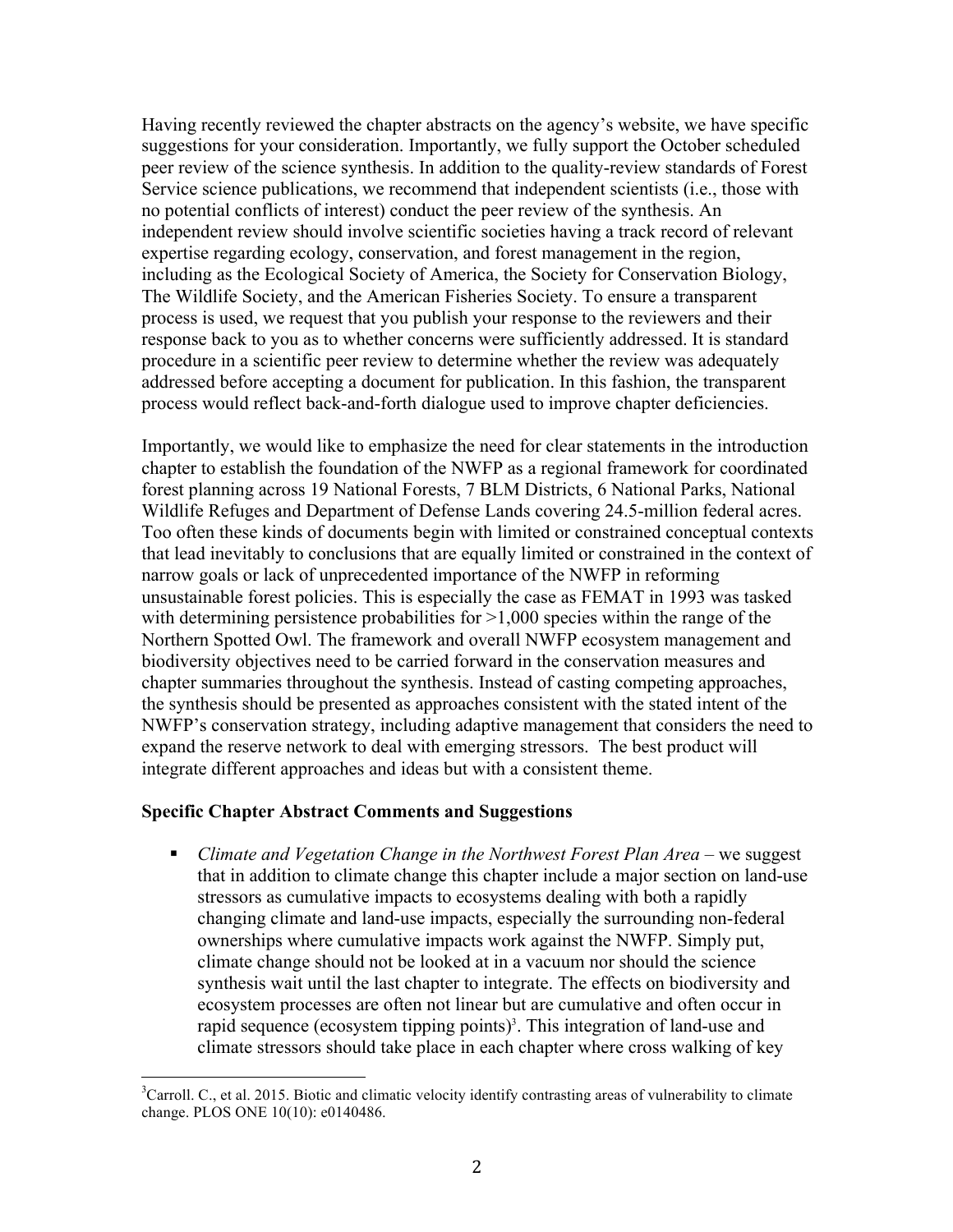concepts is germane to the main questions being addressed. Importantly, we are concerned that this chapter apparently does not include a specific discussion of forest carbon, which, instead, appears only in the Integration chapter at the end of the synthesis. Forest carbon should be singled out as a specific topic in this and the Old Growth chapter and linked to other ecosystem services and biodiversity<sup>4</sup>. The importance of carbon is further illustrated by the region's older forests that include some of the most carbon-dense forests globally<sup>5</sup>. Thus, protecting them, particularly forests not currently in reserve allocations, and extending timber harvest rotations<sup>6</sup>, is fundamental to mitigation and adaptation strategies given there is published recognition of these forests for myriad ecosystem services<sup>7</sup>. We also encourage you to include carbon life-cycle assessments for determining emissions of land-use activities so that managers can choose alternatives that optimize carbon stores<sup>8</sup>. This is particularly germane to any discussion involving fire-related emissions compared to thinning-related emissions as modeling has demonstrated emissions from thinning most often exceed those of forest fires, even severe ones<sup>9</sup>. Additionally, the chapter discussion should incorporate information on the social cost of carbon<sup>10</sup> so that managers can determine how forest management emissions will affect the health and long-term economics of the region (perhaps this could be linked to the socioeconomics chapter as well to round out the approach to economics).

■ *Old-Growth and Forest Dynamics* – we suggest that you use the new structural mapping of older forests beginning with Old-Growth Site Index  $80 \left( \frac{\text{OGSI}_{80}}{\text{to}} \right)$  to define what you mean by "old-growth forests" so that mature forests also are included in this definition along with spatially explicit landscape connectivity of older forests in the reserve network and related designations. We are especially

The analytical Chronom Chronom Chronom and the analytical and the above the analytical analytical analytical analytical analytical analytical analytical analytical analytical analytical analytical analytical analytical ana the Pacific Northwest, USA. Biological Conservation 169: 362-371.

<sup>&</sup>lt;sup>5</sup>Southwick, E.A.H. et al. 2002. Potential upper bounds of carbon stores in forests of the Pacific Northwest. Ecol. Applic. 12:1303-1317. Luyssaert, S., et al. 2008. Old-growth forests as global carbon sinks. Nature 455:213-215. Krankina, O., et al. 2014. High biomass forests of the Pacific Northwest: who manages them and how much is protected? Environmental Management. 54:112-121.

<sup>&</sup>lt;sup>6</sup>Hudiburg, T. et al. 2009. Carbon dynamics of Oregon and Northern California forests and potential landbased carbon storage. Ecol. Applic. 19:163-180. Krankina, O., et al. 2012. (ibid). <sup>7</sup>

<sup>&</sup>lt;sup>7</sup> Krankina, O., et al. 2014. High biomass forests of the Pacific Northwest: who manages them and how much is protected? Environmental Management. 54:112-121. Olson, D.M., et al. 2012. Climate change refugia for biodiversity in the Klamath-Siskiyou ecoregion. Natural Areas Journal 32:65-74. Brandt, P., et al. 2014 (ibid).

<sup>&</sup>lt;sup>8</sup>See Hudiburg, T., et al. 2013. Interactive effects of environmental change and management strategies on regional forest carbon emissions. Environmental Science & Technology 47:13132-40. Also, http://landcarb.forestry.oregonstate.edu <sup>9</sup>

<sup>&</sup>lt;sup>9</sup>Some examples: Mitchell, S.R., et al. 2011. Forest fuel reduction alters fire severity and long-term carbon storage in three Pacific Northwest ecosystems. Ecol. Applic. 19:643-655. Hudiburg, T.M., et al. 2013. Interactive effects of environmental chane and management strategies on regional forest carbon emissions. Environmental Science & Technology 47:13132-13140. Law, et al. 2013. Thinning effects on forest productivity: consequences of preserving old forests and mitigating impacts of fire and drought. Plant Ecology & Diversity 6:73-85<br><sup>10</sup>Interagency Working Group on Social Cost of Carbon, United States Government. 2013. *Technical* 

*Update of the Social Cost of Carbon for Regulatory Impact Analysis – Under Executive Order 12866*. May. Pizer et al. 2014. Using and improving the social cost of carbon. *Science* 346:1189-1190. DOI:10.1126/science.125974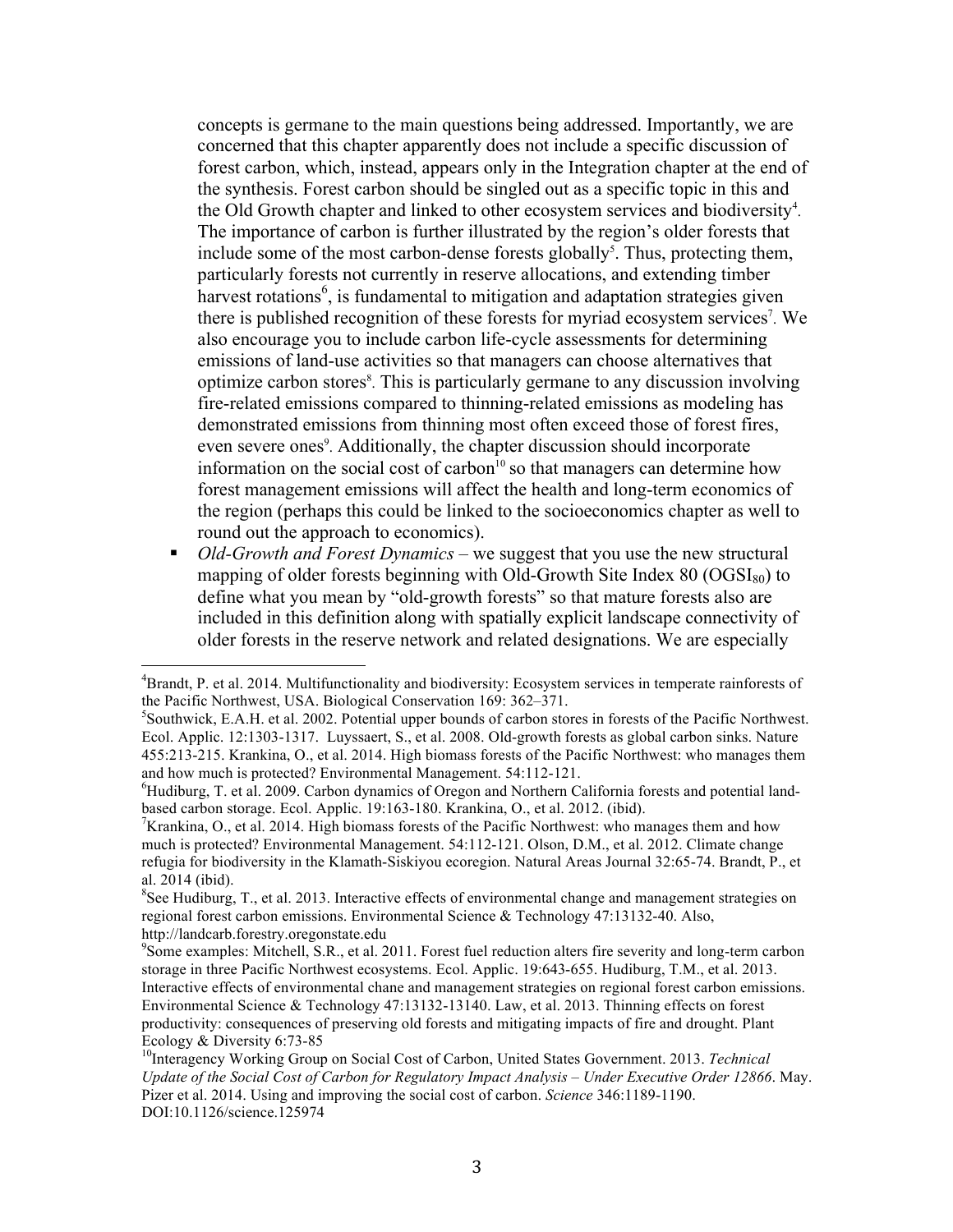concerned with recent attempts to diminish FEMAT's emphasis of late-seral/old growth (>80 years) by redefining older forests using other metrics (e.g., structurally complex, high quality owl habitat,  $>160$  yrs) that might allow management incompatible with mature forests $11$ . With regard to fire and insects, we encourage chapter authors to address ecosystem benefits of natural disturbances, even if they are occurring in older forests, as the ensuing complex early seral forests<sup>12</sup> are as ecologically rich as old growth. To this extent, we suggest that you include recent studies de-linking insect outbreaks from severe fires as managers have often assumed they are linked, which is clearly not the case13. It is important to include dynamic models when viewing effects of natural disturbances on older forests as some analyses have shown current rates of fires are not a major threat to older forests given recruitment of mature forests is outpacing fire-related replacement of old forests, assuming those forests are not logged<sup>14</sup>. Additionally, it should not always be assumed that wildfires are a threat to old forest associates as spotted owls and Pacific fishers have both been shown to be resilient to mixed-severity fires that include unburned (refugia) to moderately burned patches for nesting and roosting and severe patches for foraging, although an empirical dataset absent confounding post-fire logging effects has proven nearly impossible to obtain<sup>15</sup>. We urge chapter authors to include the extensive literature on the ecological impacts of post-fire logging on successional processes and capacity of newly created forests to become old growth over time given extensive information shows post-fire logging to be a major deterrent to biological legacy formation and natural ecosystem dynamics<sup>16</sup>. Thus, this chapter should clearly differentiate early seral originating from clearfelling or other approaches (e.g., "ecoforestry"<sup>17</sup>) vs. complex early seral originating from natural disturbances (insects, fires, etc) as there are substantial

 $11$ For instance, BLM Resource Management Plans for Western Oregon. 2016. Powers, M., and S. Wessell. 2016. Management impacts and developmental patterns in mature Douglas-fir forests of the Pacific Northwest: an annotated bibliography.

 $12$ Swanson, M.E. et al. 2011. The forgotten stage of forest succession: early-successional ecosystems on forested sites. Frontiers in Ecology and Environment 9:117-125 doi:10.1890/090157<br><sup>13</sup>Some examples include: Black, S.H., et al. 2013. Do bark beetle outbreaks increase wildfire risks in the

Central U.S. Rocky Mountains: Implications from Recent Research. Natural Areas Journal 33:59-65. Donato, D.C., et al. 2013. Bark beetle effects on fuel profiles across a range of stand structures in Douglasfir forests of Greater Yellowstone. Ecol. Applic. 23:3-20. Meigs, G.W., et al. 2016. Do insect outbreaks reduce the severity of subsequent forest fires? Environmental Res. Letters 11(2016) 045008.<br><sup>14</sup>Odion, D.C., et al. 2014. Effects of fire and commercial thinning on future habitat of the northern spotted

owl. Open Ecology Journal 7:37-51.<br><sup>15</sup>Bond, M.L., et al. 2009. Habitat use and selection by California spotted owls in a postfire landscape. J.

Wildlife Manage. 73:1116-1124. Clark, D.A., et al. 2013. Relationship between wildfire, salvage logging, and occupancy of nesting territories by northern spotted owls. J. Wildlife Mange. 77:672-688. Hanson, C.T., 2013. Habitat use of pacific fishers in a heterogeneous post-fire and unburned forest landscape on the

Kern Plateau, Sierra Nevada, California. The Open Forest Science Journal 6:24-30.<br><sup>16</sup>For reviews see – Lindenmayer, D.B, et al. 2008. Salvage logging and its ecological consequences. Island Press: Washington, DC. DellaSala, D.A., et al. 2015. In the aftermath of fire: logging and related actions degrade mixed- and high-severity burn areas. Pp. 313-347, *In* DellaSala, D.A., and C.T. Hanson (eds), The

ecological importance of mixed-severity fires: nature's phoenix. Elsevier, United Kingdom 17See debate - DellaSala, D.A., et al. 2013. Alternative views of a restoration framework for federal forests in the Pacific Northwest. Journal of Forestry 111:402-492.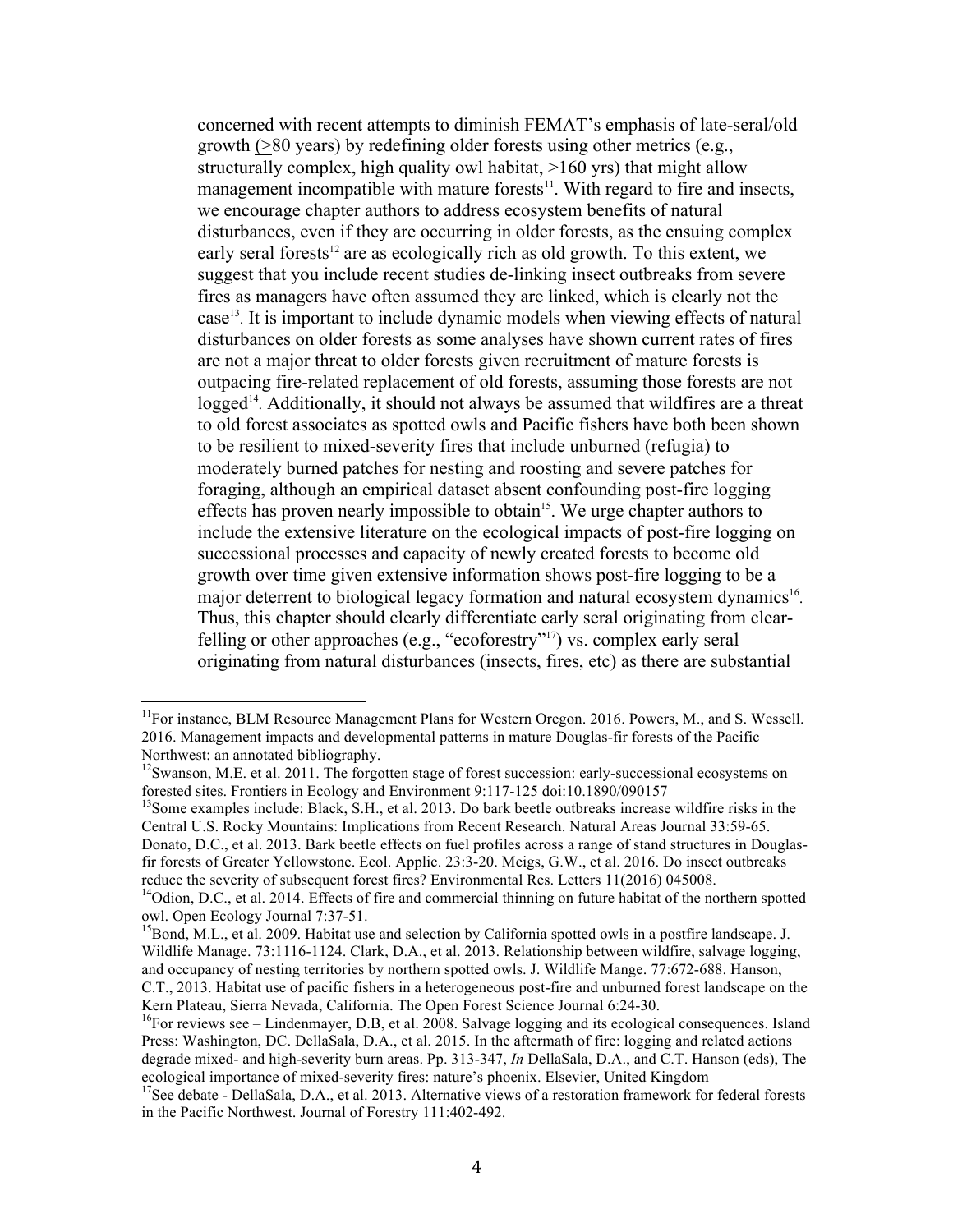differences in habitat quality (e.g., legacies), processes, and biological communities. Finally, we encourage chapter authors to conduct a global literature review on the **overwhelming scientific support of fixed reserves** in maintaining sensitive species, ecosystem processes, ecological integrity, and forest carbon. There is little debate globally on the scientific merits of inviolate reserves $18$ . There is controversy as to whether thinning is beneficial to mature dry forests; however, there is little debate on the importance of fixed reserve networks even in dynamic systems $16,17$ . The debate, in particular, has had a strong bias towards fire as a threat to ecosystems and thinning as restorative despite lacking an empirical basis or adequate discussion of thinning impacts to closed-canopy associates and firedependent species (e.g., Black-backed Woodpeckers). Notably, to address the role of natural disturbances in reserve dynamics, FEMAT included coarse- and finefilter reserve networks, redundancy in reserve types and distributions, and landscape connectivity. Thus far there is no evidence that natural disturbance dynamics are inconsistent with fixed reserve concepts built on the NWFP approach or that natural disturbances are a major threat to biological communities, particularly disturbance adapted ones<sup>1</sup>. To this end, we request that you include in this review the importance of **expanding the reserve network to achieve fundamental biodiversity goals** (representation, redundancy, connectivity, focal species persistence). As it stands, the chapters seem to include discussions only of reducing buffers or alternative reserve designs and this is inconsistent with the fundamental conservation strategy of the NWFP.

§ *Northern Spotted Owl –* regarding use of wildfire areas by owls, we note that spotted owl habitat quality mapping by federal scientists currently has not included the importance of wildfires as foraging habitat for owls and therefore is overstating wildfire impacts<sup>14</sup>, particularly given proven difficulties in securing a clean dataset not confounded by post-fire logging. In separate meetings of federal scientists (Spies and Davis) with some of us (DellaSala and others), there was interest in revising the agency's spotted owl habitat mapping to take into account severely burned forests as owl foraging habitat. It is unclear whether agency models now incorporate burned foraging areas for owls and this omission needs a published correction. Additionally, assessing the risks of treated and untreated owl habitats should include recent published modeling studies13 showing thinning may have a greater impact to owl habitat than forest fires. Thus, the chapter assessment should include effects of thinning on juvenile dispersal habitat (which is similar to nesting, roosting, and foraging<sup>19</sup>), Barred Owl encroachment given this species is a generalist and may increase with habitat fragmentation, future fires particularly if slash is not removed and prescribed burning not used, and, importantly, effects on closed-canopy prey populations. Regarding the question of whether spotted owls are more likely to persist with fire, insects, disease, and

<sup>&</sup>lt;sup>18</sup>Noss, R.F., et al. 2012. Bolder thinking for conservation. Conservation Biology 26:1-4. Watson, J.E.M. 2014. The performance and potential of protected areas. Nature 6:67-73. Martin, T.G., and J.E.M. Watson. 2016. Intact ecosystems provide best defence against climate change. Nature Climate Change 6:122-124

<sup>&</sup>lt;sup>19</sup>Sovern, S.G., et al. 2015. Roosting habitat use and selection by northern spotted owls during natal dispersal. J. Wildlife Manage. 79:254-262.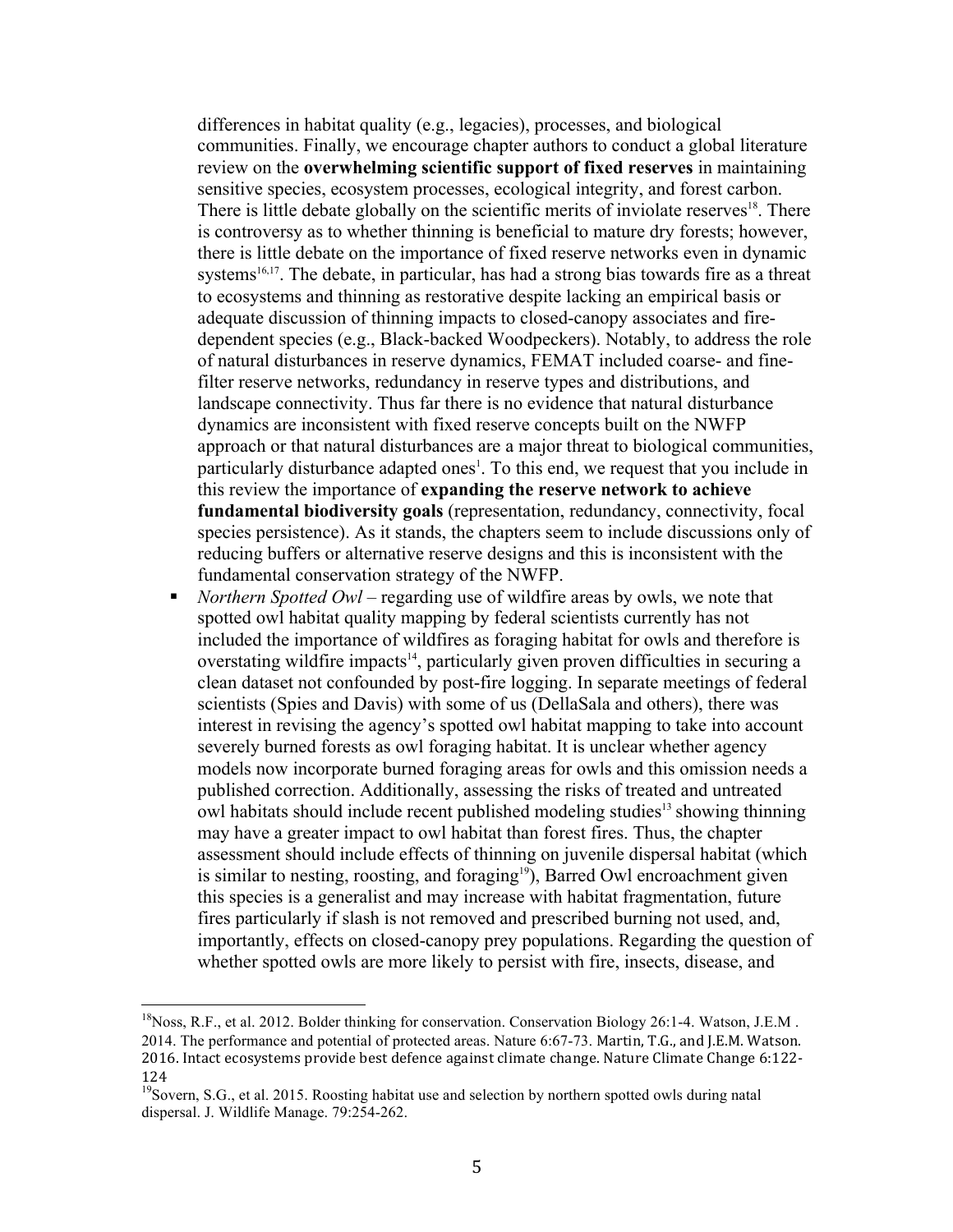climate change, this question appears to treat all stressors equally when some may be beneficial (e.g., insects and fire can create snags for nesting and foraging habitat) and others nonlinear (climate change). That question also needs to be examined in the context of post-fire logging to separate cause from effect of shifts in spotted owl movements, influence of management (e.g., habitat fragmentation, thinning) on Barred Owls, and what is happening in the surrounding nonfederal ownership where nearly all forests are logged after fire.

- *Marbled Murrelet* this chapter, like the owl and old forest chapters, has the potential to overstate wildfire impacts and underestimate logging impacts. Specifically, why are fires and insects being called out as topical questions – which are less of a threat to murrelets along the coast – but not habitat fragmentation, which is an unequivocal threat? Like the owl, murrelets evolved with periodic fire (long return intervals) but not habitat fragmentation.
- *Other Species and Biodiversity of Older Forests* this chapter is particularly important in light of the 2012 forest planning rule given federal managers will need to also address focal species conservation and there have been ongoing efforts to strip protections from survey and management species (e.g., BLM's Western Oregon Plan Revisions). Without protection of late-seral species, as currently afforded via the survey and manage program/fine-filter approach, some species may become increasingly isolated, particularly where they persist in fire refugia pockets that are then subject to post-fire logging. This may be particularly the case in areas with high levels of endemism such as the Klamath-Siskiyou ecoregion<sup>20</sup>. To reiterate, this chapter should clearly address the importance of specific biological communities like range restricted endemics, the complex of native species characteristic of places to be managed or conserved under the NWFP and how those might be affected by management, climate change, and biological condition (prior, current, presumed future). It should also build on the persistence probabilities of FEMAT for rare, imperiled, and lesser- known taxa based on new information acquired from the survey and manage program.
- *Aquatic and Riparian Ecosystems* we urge chapter authors to consider not only options for reducing riparian widths (which has been the norm thus far, e.g., BLM Western Oregon Plan Revisions) but also how can the reserve network function even better by **expanding and increasing the riparian buffers**<sup>21</sup>? How will narrow vs. wide buffers handle periodic drought and flooding and maintenance of watershed dynamics under a changing climate? How will increasing or reducing buffer widths affect listed species (spotted owl, murrelet); Barred Owl encroachment; invasive species; ambient temperature in the surroundings; shade and microclimate for amphibians, mollusks, and other riparian obligates; soil dynamics and compaction; habitat connectivity; and watershed/hydrologic

<sup>&</sup>lt;sup>20</sup>Carroll, C., et. al. 2010. Optimizing resiliency of reserve networks to climate change: multi-species conservation planning in the Pacific Northwest, USA. Global Change Biology 16:891-904. Olson, D.M., et al. 2012. Climate change refugia for biodiversity in the Klamath-Siskiyou ecoregion. Natural Areas Journal 32:65-74.<br><sup>21</sup>Frissell, C.A., et al. 2014. Conservation of Aquatic and Fishery Resources in the Pacific Northwest:

Implications of New Science for the Aquatic Conservation Strategy of the Northwest Forest Plan; Report prepared for the Coast Range Association: Corvallis, OR, USA, 2014; p. 35. http://coastrange.org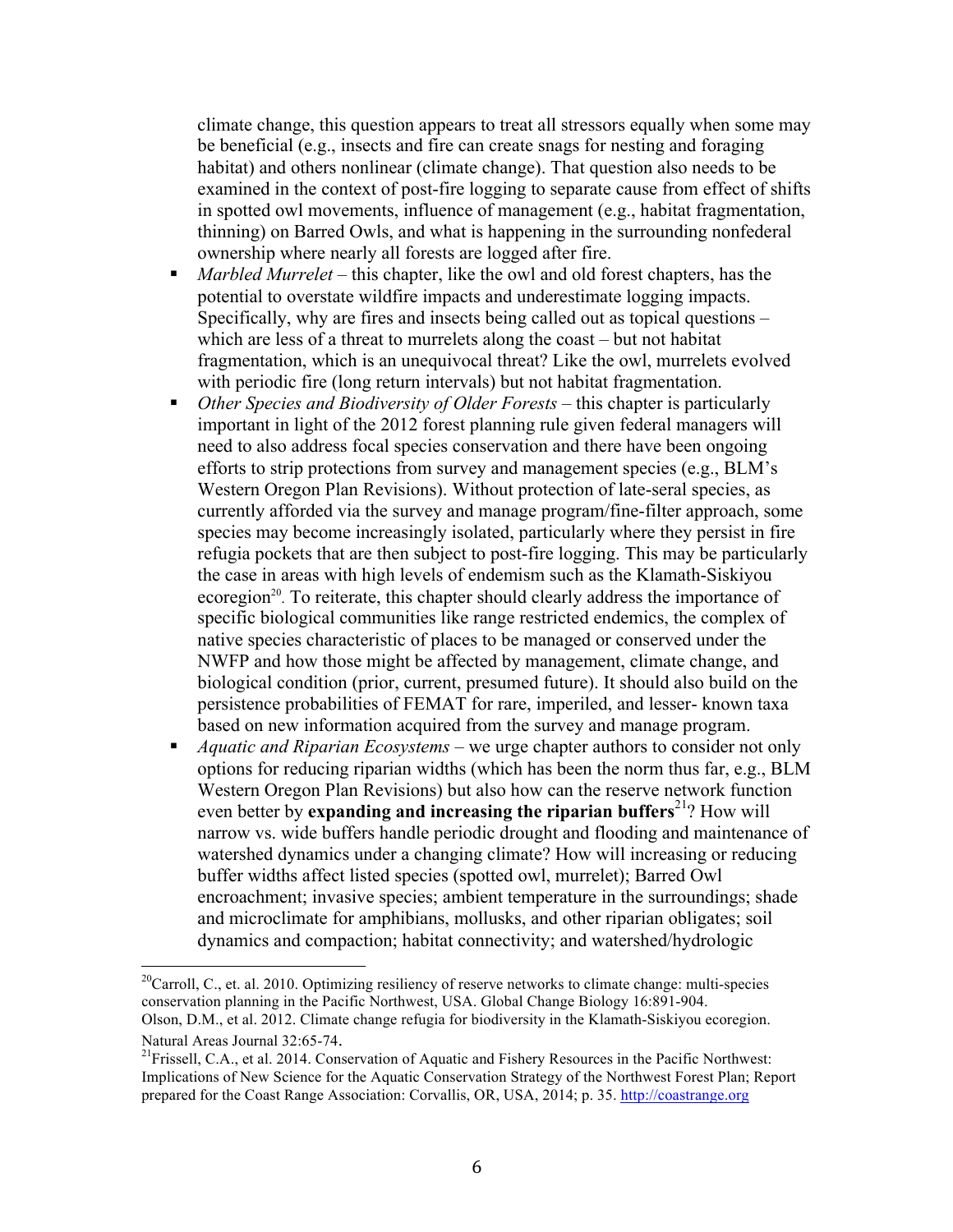disruption (mainly from roads and heavy logging)? In general, however, the questions that drive the aquatics chapter appear too limited and do not reflect all of the necessary functions and processes that maintain aquatic habitats and provide important watershed and riparian functions and processes. Notably, roads and their impacts appear to be inadequately addressed, along with cumulative impacts from extensive landscape level thinning treatments in riparian areas.

- § *Socioeconomic Well-Being and Forest Management in Northwest Forest Plan Area Communities* – we encourage chapter authors to include a comprehensive review of the myriad ecosystem services derived from intact federal forests and not just timber. Clearly, what communities (both urban and rural) are getting from national forests in clean air, clean water, climate remediation, long-term carbon storage, and recreation far eclipses the limited value coming from the small amount of federal timber still being harvested relative to non-federal lands. Additionally, this chapter should address the effects of log exports from private lands on the regional timber job force, automation in the industry and its impacts on timber jobs, and global economic forces affecting jobs in the industry as there has been a tendency to over-state the influence of federal logging on rural communities when, in fact, it is much more complex<sup>22</sup>.
- *Integration* Chapter 11 calls for an integrative approach that would merge lessons coming from the first ten chapters. Unless substantive efforts are made in each of the ten chapters to integrate within, between, and among chapters, the end product will be less useful to managers. The integration step needs to be the core of all chapters.

Finally, we encourage chapter authors to include widely accepted concepts such as ecosystem integrity, biological condition, and ecological sustainability in their assessments. Ecosystem integrity is now embraced by the Forest Service as a key concept in forest plan revisions inculcated by the 2012 forest planning rule. Ecological sustainability was addressed by the Committee of Scientists<sup>23</sup> reporting to Chief Dombeck and remains a key concept for inclusion in the socioeconomics chapter.

As you deliberate on these concepts, we reiterate our concern that chapter assessments include sufficient discussion of the merits of **expanding reserve networks** in this region given increasing threats to biodiversity from multiple stressors and the irreplaceable importance of myriad ecosystem services in a changing climate.

Thank you for this opportunity to consider our views.

 $^{22}$ Power, T.M. 2006. Public timber supply, market adjustments, and local economies: economic assumptions of the Northwest Forest Plan. Conservation Biol. 20:341-350.

 $23$ Committee of Scientists. 1999. Sustaining the people's lands. Recommendations for stewardship of the National Forests and Grasslands into the next century. USDA, Washington D.C. http://www.fs.fed.us/emc/nfma/includes/cosreport/cosfrnt.pdf